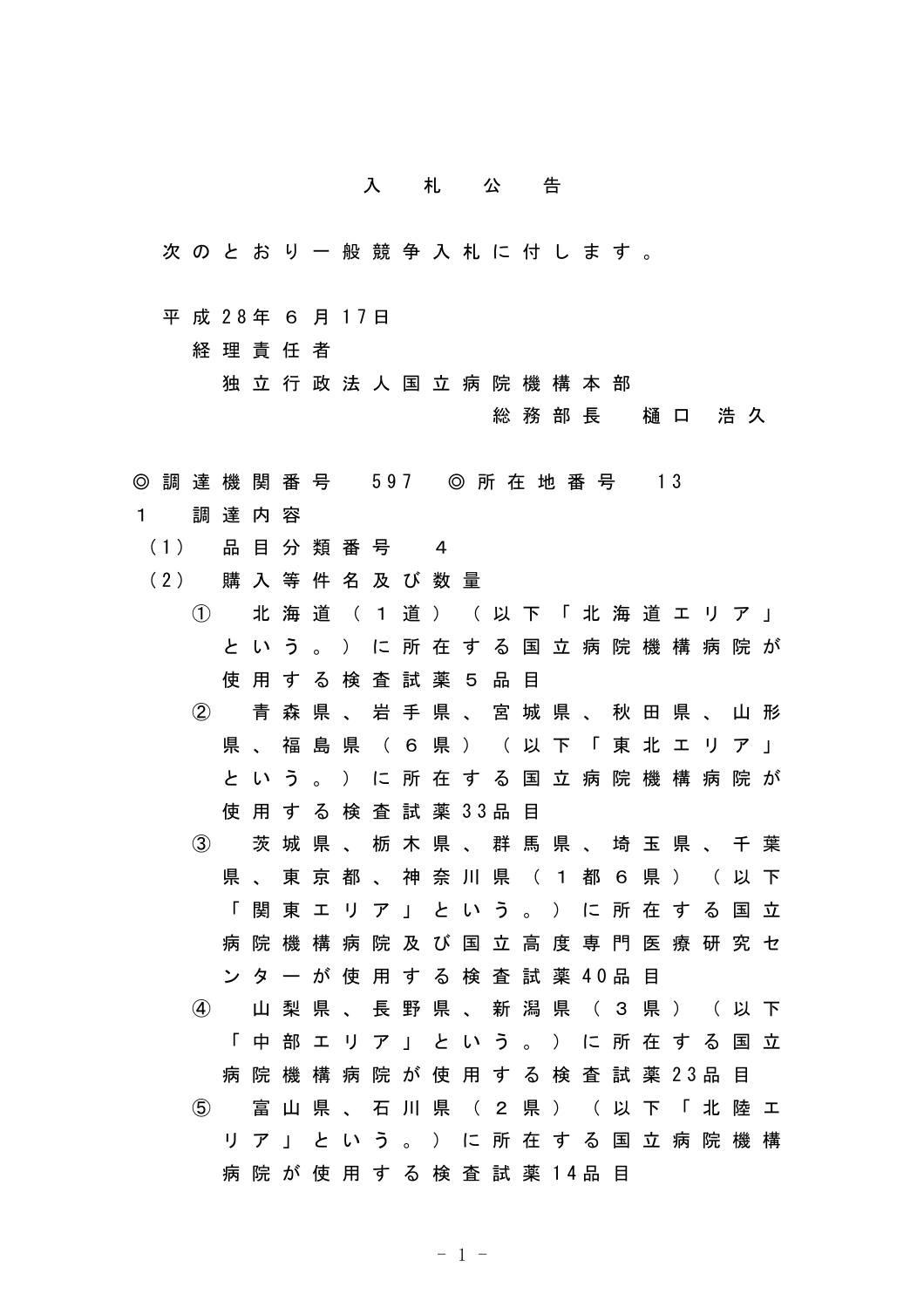| $\left( 6\right)$ |     | 岐                                                             | 阜   | 県  | $\sim$       | 静      | 岡                                 |   |   |   | 県、愛知県 |             | 、三重   |      | 県                                                    | $\sqrt{2}$ | 4                                     |                                           |
|-------------------|-----|---------------------------------------------------------------|-----|----|--------------|--------|-----------------------------------|---|---|---|-------|-------------|-------|------|------------------------------------------------------|------------|---------------------------------------|-------------------------------------------|
|                   | 県   | $\rightarrow$                                                 |     | (以 | 下            |        | 「 東 海 エ                           |   |   |   |       | リア」という      |       |      | $\circ$                                              |            | ) に 所                                 |                                           |
|                   |     | 在する                                                           |     | 国  | 立            | 病      | 院 機 構                             |   |   | 病 |       | 院 及 び 国 立 高 |       |      |                                                      | 度          | 専 門                                   |                                           |
|                   |     |                                                               |     |    |              |        |                                   |   |   |   |       |             |       |      |                                                      |            | 医 療 研 究 セ ン タ ー が 使 用 す る 検 査 試 薬 36品 |                                           |
|                   | 目   |                                                               |     |    |              |        |                                   |   |   |   |       |             |       |      |                                                      |            |                                       |                                           |
| $\mathcal{L}$     |     |                                                               |     |    |              |        |                                   |   |   |   |       |             |       |      |                                                      |            | 福 井 県 、 滋 賀 県 、 京 都 府 、 大 阪 府 、 兵 庫   |                                           |
|                   |     | 県 、 奈 良 県                                                     |     |    |              |        | 、 和 歌 山 県 ( 2 府 5 県               |   |   |   |       |             |       |      | $\left( \begin{array}{c} 0 \\ 0 \end{array} \right)$ |            | 以下                                    |                                           |
|                   |     | 「近                                                            | 畿   | 工  | - IJ -       | ア      | J.                                |   |   |   | という。) |             |       | に所在す |                                                      | る          | 国立                                    |                                           |
|                   | 病   | 院                                                             | 機   | 構  | 病            | 院      | $\sim$                            |   |   |   |       |             |       |      |                                                      |            | 国 立 高 度 専 門 医 療 研 究 セ ン               |                                           |
|                   | タ   | ーが                                                            |     | 使  |              |        | 用する                               |   |   |   |       | 検 査 試 薬 21品 | 目     |      |                                                      |            |                                       |                                           |
| (8)               |     | 鳥                                                             | 取   | 県  | $\sim$       |        | 島根県、                              |   |   |   |       |             |       |      |                                                      |            | 岡 山 県 、 広 島 県 、 山 口                   |                                           |
|                   | 県   | (5                                                            |     | 県  | $\big)$      |        | (以下「中国エリ                          |   |   |   |       |             |       | ア」   | とい                                                   |            |                                       |                                           |
|                   | う   |                                                               |     |    |              |        |                                   |   |   |   |       |             |       |      |                                                      |            | ) に 所 在 す る 国 立 病 院 機 構 病 院 が 使 用     |                                           |
|                   | す   | る                                                             |     |    |              |        | 検 査 試 薬 39品                       |   | 目 |   |       |             |       |      |                                                      |            |                                       |                                           |
| $\circled{9}$     |     | 徳                                                             | 島 県 |    | $\mathbf{A}$ | 香      | 川県、愛媛県                            |   |   |   |       |             | 、 高 知 |      | くい 県の (                                              |            | 4                                     |                                           |
|                   | 県   | $\left( \begin{array}{cc} 0 & 0 \\ 0 & 0 \end{array} \right)$ |     | 以  | 下            | $\Box$ | 四                                 | 国 | 工 |   |       | リア」という。     |       |      |                                                      |            | ) に 所                                 |                                           |
|                   | 在   | する                                                            |     |    |              |        |                                   |   |   |   |       |             |       |      |                                                      |            | 国 立 病 院 機 構 病 院 が 使 用 す る 検 査 試       |                                           |
|                   | 薬   | 25品                                                           |     | 目  |              |        |                                   |   |   |   |       |             |       |      |                                                      |            |                                       |                                           |
| (10)              |     | 福                                                             | 岡   | 県  |              |        | 、 佐 賀 県 、 長 崎 県                   |   |   |   |       |             |       |      |                                                      |            | 、 熊 本 県 、 大 分                         |                                           |
|                   |     | 県、                                                            | 宮   | 崎  | 県            |        | 、 鹿 児 島                           |   |   |   | 県、    | 沖 縄         | 県     | ( 8  |                                                      | 県)         |                                       |                                           |
|                   |     |                                                               |     |    |              |        |                                   |   |   |   |       |             |       |      |                                                      |            | ( 以 下 「 九 州 エ リ ア 」 と い う 。 ) に 所 在 す |                                           |
|                   |     | る国                                                            |     |    |              |        |                                   |   |   |   |       |             |       |      |                                                      |            | 立 病 院 機 構 病 院 が 使 用 す る 検 査 試 薬 38    |                                           |
|                   | 品 目 |                                                               |     |    |              |        |                                   |   |   |   |       |             |       |      |                                                      |            |                                       |                                           |
|                   |     |                                                               |     |    |              |        |                                   |   |   |   |       |             |       |      |                                                      |            |                                       | 品 目 及 び 購 入 予 定 数 量 は 、 入 札 説 明 書 に よ る 。 |
| (3)               |     | 納入期間                                                          |     |    |              |        |                                   |   |   |   |       |             |       |      |                                                      |            |                                       |                                           |
|                   | 自   |                                                               |     |    |              |        | 平 成 28年 10月 1 日                   |   |   |   |       |             |       |      |                                                      |            |                                       |                                           |
|                   | 至   |                                                               |     |    |              |        | 平 成 29年 6月 30日                    |   |   |   |       |             |       |      |                                                      |            |                                       |                                           |
| (4)               |     |                                                               |     |    |              |        |                                   |   |   |   |       |             |       |      |                                                      |            | 納 入 場 所 国 立 病 院 機 構 北 海 道 医 療 セ ン タ   |                                           |
|                   |     | 一 他 115病 院                                                    |     |    |              |        |                                   |   |   |   |       |             |       |      |                                                      |            |                                       |                                           |
| (5) 入札方法          |     |                                                               |     |    |              |        |                                   |   |   |   |       |             |       |      |                                                      |            |                                       |                                           |
|                   |     |                                                               |     |    |              |        | ① (2 )で 示 す 検 査 試 薬 品 目 ご と に 取 り |   |   |   |       |             |       |      |                                                      |            |                                       |                                           |
|                   |     |                                                               |     |    |              |        |                                   |   |   |   |       |             |       |      |                                                      |            | ま と め た も の を 入 札 エ リ ア ご と に そ れ ぞ れ |                                           |
|                   |     | 入 札 に 付 す る 。                                                 |     |    |              |        |                                   |   |   |   |       |             |       |      |                                                      |            |                                       |                                           |

-2-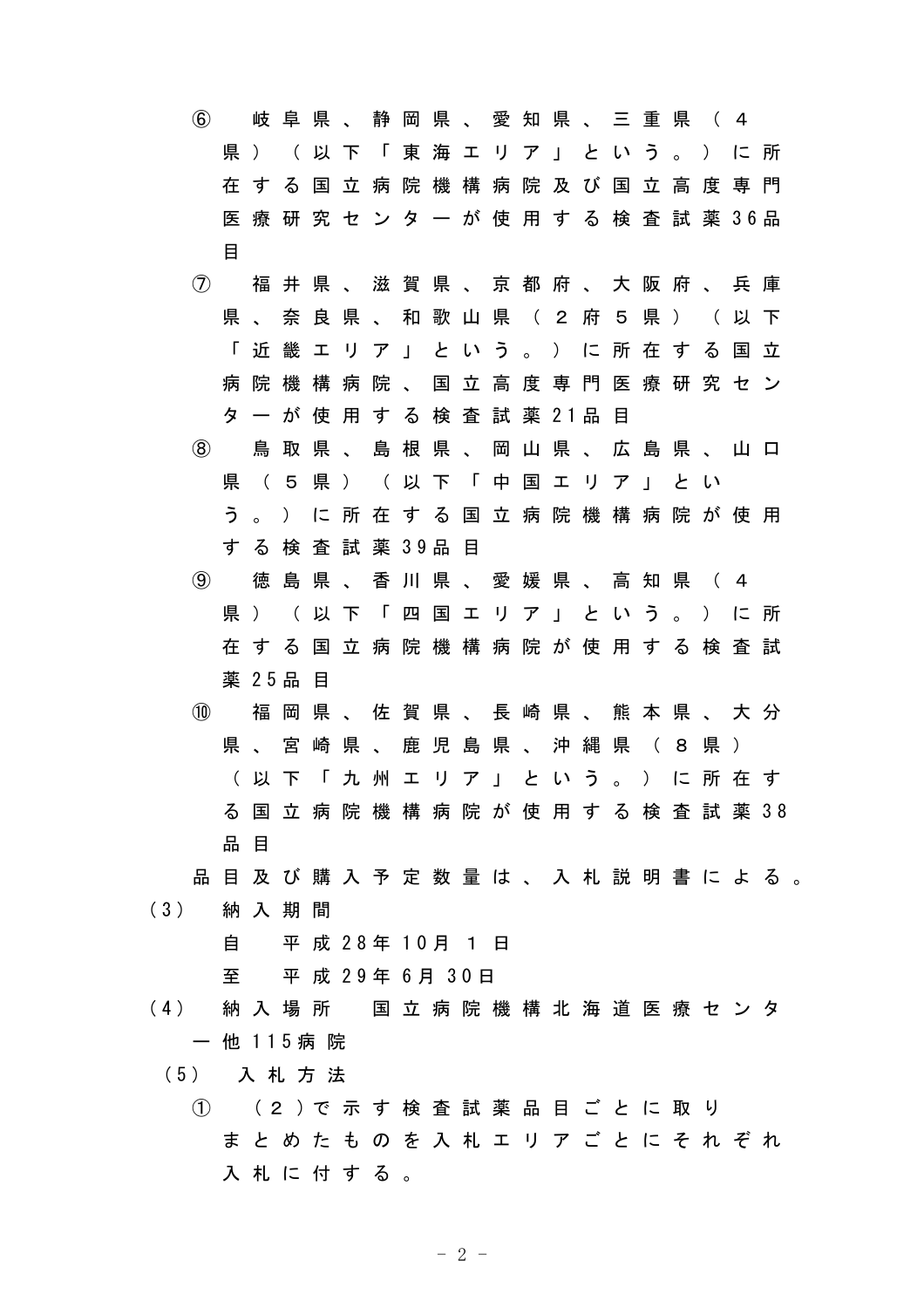② 入札金額については、納入に要する一切 の費用を織り込んだ上で各品目の単価を記 載すること。

- ③ 入札単価については、消費税に係る課税 事業者であるか免税事業者であるかを問わ ず、見積もった契約金額の108分の10 0に相当する金額を記載すること。
- ④ 落札者の決定については、②の単価に当 該金額の8パーセントに相当する額を加算 した金額に当機構が提示する品目ごとの予 定数量を乗じて算出した額の検査試薬群ご との総価(当該金額に1円未満の端数があ るときは、その端数金額を切り捨てるもの とする。)をもって評価するので、入札者 は、消費税に係る課税事業者であるか免税 事業者であるかを問わず、見積もり金額入 札書に総価(8パーセントに相当する額を 加算した金額)を記載すること。
- (6) そ の 他 独 立 行 政 法 人 国 立 病 院 機 構 契 約 事 務 取 扱 細 則 (以 下 、 「 契 約 細 則 」 と い う 。 )第 22条 の 規 定 に 基 づ き 単 価 契 約 と す る 。
- 2 競争参加資格
- (1) 契 約 細 則 第 5 条 の 規 定 に 該 当 し な い 者 で あ ること。なお、未成年者、被保佐人又は被補 助 人 で あ っ て も 、 契 約 締 結 の た め に 必 要 な 同 意を得ているものは、同条中、特別の理由が ある場合に該当する。
- (2) 契 約 細 則 第 6 条 の 規 定 に 該 当 し な い 者 で あ ること。
- (3) 厚 生 労 働 省 競 争 参 加 資 格 ( 全 省 庁 統 一 資 格)において「物品の販売」のA、B又はC の等級に格付され、北海道エリアにおいては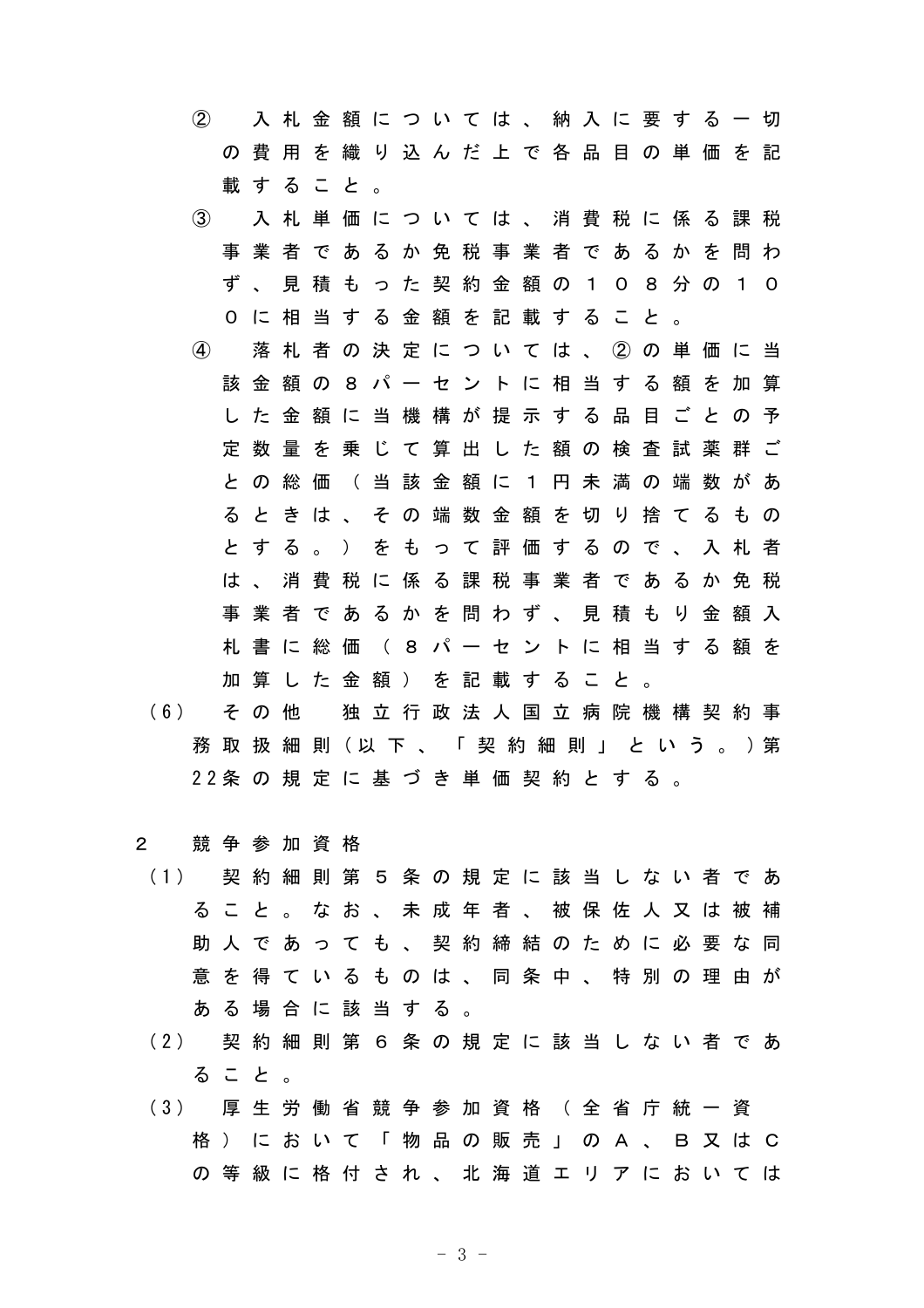|                                           |          | 北海道        |           |              |           |  |  |                                 |  |  | 地 域 の 競 争 参 加 資 格 を 有 す る 者 、               |   | 東 北 |   |  |
|-------------------------------------------|----------|------------|-----------|--------------|-----------|--|--|---------------------------------|--|--|---------------------------------------------|---|-----|---|--|
|                                           | ᆂ        |            |           |              |           |  |  |                                 |  |  | リ ア に お い て は 、 東 北 地 域 の 競 争 参 加           |   | 資 格 |   |  |
|                                           | ぞ        |            |           |              |           |  |  |                                 |  |  | 有 す る 者 、 関 東 エ リ ア に お い て は 、 関           |   | 東   |   |  |
|                                           | 甲        | 信          | 越         |              |           |  |  |                                 |  |  | 地 域 の 競 争 参 加 資 格 を 有 す る 者 、 中 部           |   |     |   |  |
|                                           | ェ        |            |           |              |           |  |  |                                 |  |  | リ ア に お い て は 、 関 東 ・ 甲 信 越 地 域 の           |   | 競   | 争 |  |
|                                           | 参        | 加          | 資         | 格            |           |  |  |                                 |  |  | を 有 す る も の 、 北 陸 エ リ ア に お い て             |   |     |   |  |
|                                           |          | は、         | 東         | 海            |           |  |  | ・ 北 陸 地 域 の 競 争 参 加 資 格 を       |  |  |                                             | 有 | する  |   |  |
|                                           | 者        | $\Delta$ . | 東海        |              |           |  |  | ェ リ ア に お い て は 、 東 海           |  |  | ・北陸                                         |   | 地 域 |   |  |
|                                           | $\sigma$ | 競          | 争 参       |              | 加         |  |  | 資 格 を 有 す る 者 、                 |  |  | 近 畿 エ リ ア に お                               |   |     |   |  |
|                                           |          | いては        |           | $\mathbf{A}$ |           |  |  |                                 |  |  | 近 畿 地 域 の 競 争 参 加 資 格 を 有 す る 者             |   |     |   |  |
|                                           | 中        |            |           |              |           |  |  |                                 |  |  | 国 ェ リ ア に お い て は 、 中 国 地 域 の 競 争 参         |   |     | 加 |  |
|                                           | 資        |            | 格を有       |              |           |  |  |                                 |  |  | す る 者 、 四 国 エ リ ア に お い て は 、 四             |   |     |   |  |
|                                           | 国        | 地          |           |              | 域 の 競 争 参 |  |  | 加 資 格 を 有 す る 者 、               |  |  | 九州エリ                                        |   |     |   |  |
|                                           |          |            |           |              |           |  |  | ア に お い て は 、 九 州 ・ 沖 縄 地 域 の 競 |  |  | 争 参 加                                       |   |     | 資 |  |
|                                           |          |            | 格を有       |              |           |  |  | す る 者 で あ る こ と 。               |  |  | ただし、業務                                      |   | 提   | 携 |  |
|                                           |          |            | 等の代理      |              |           |  |  |                                 |  |  | 店 等 に よ る 対 応 で も 可 と す る 。                 |   | なお  |   |  |
|                                           |          |            |           |              |           |  |  |                                 |  |  | 当 該 競 争 参 加 資 格 に つ い て は 、 平 成 2 6 年 3 月   |   |     |   |  |
|                                           |          |            |           |              |           |  |  |                                 |  |  | 2 8 日 付 号 外 政 府 調 達 第 5 7 号 の 官 報 の 競 争 参 加 |   |     |   |  |
|                                           |          |            |           |              |           |  |  |                                 |  |  | 者 の 資 格 に 関 す る 公 示 の 別 表 に 掲 げ る 申 請 受     |   |     |   |  |
|                                           | 付        | 窓          |           |              |           |  |  | ロ に お い て 随 時 受 け 付 け て い る     |  |  |                                             |   |     |   |  |
| (4)                                       |          |            |           |              |           |  |  |                                 |  |  | 医薬品、 医 療 機 器 等 の 品 質 、 有 効 性 及 び 安          |   |     |   |  |
|                                           |          |            |           |              |           |  |  |                                 |  |  | 全 性 の 確 保 等 に 関 す る 法 律 に 基 づ い て 医 薬 品     |   |     |   |  |
|                                           |          |            |           |              |           |  |  |                                 |  |  | の 一 般 販 売 業 の 許 可 を 受 け て い る こ と を 証 明     |   |     |   |  |
|                                           |          |            | した者であること。 |              |           |  |  |                                 |  |  |                                             |   |     |   |  |
| (5)                                       |          |            |           |              |           |  |  |                                 |  |  | 購 入 さ れ る 検 査 試 薬 を 経 理 責 任 者 が 指 定 す       |   |     |   |  |
|                                           | る        |            | 日時、       |              |           |  |  |                                 |  |  | 場 所 に 十 分 に 納 品 す る こ と が で き る             |   |     |   |  |
|                                           |          |            |           |              |           |  |  | こ と を 証 明 し た 者 で あ る こ と 。     |  |  |                                             |   |     |   |  |
| (6) 契 約 細 則 第 4 条 の 規 定 に 基 づ き 、 経 理 責 任 |          |            |           |              |           |  |  |                                 |  |  |                                             |   |     |   |  |
|                                           |          |            |           |              |           |  |  |                                 |  |  | 者 が 定 め る 資 格 を 有 す る 者 で あ る こ と 。         |   |     |   |  |

3 入札書の提出場所等 (1) 入 札 書 の 提 出 場 所 、 契 約 条 項 を 示 す 場 所 、 入札説明書の交付場所及び問い合わせ先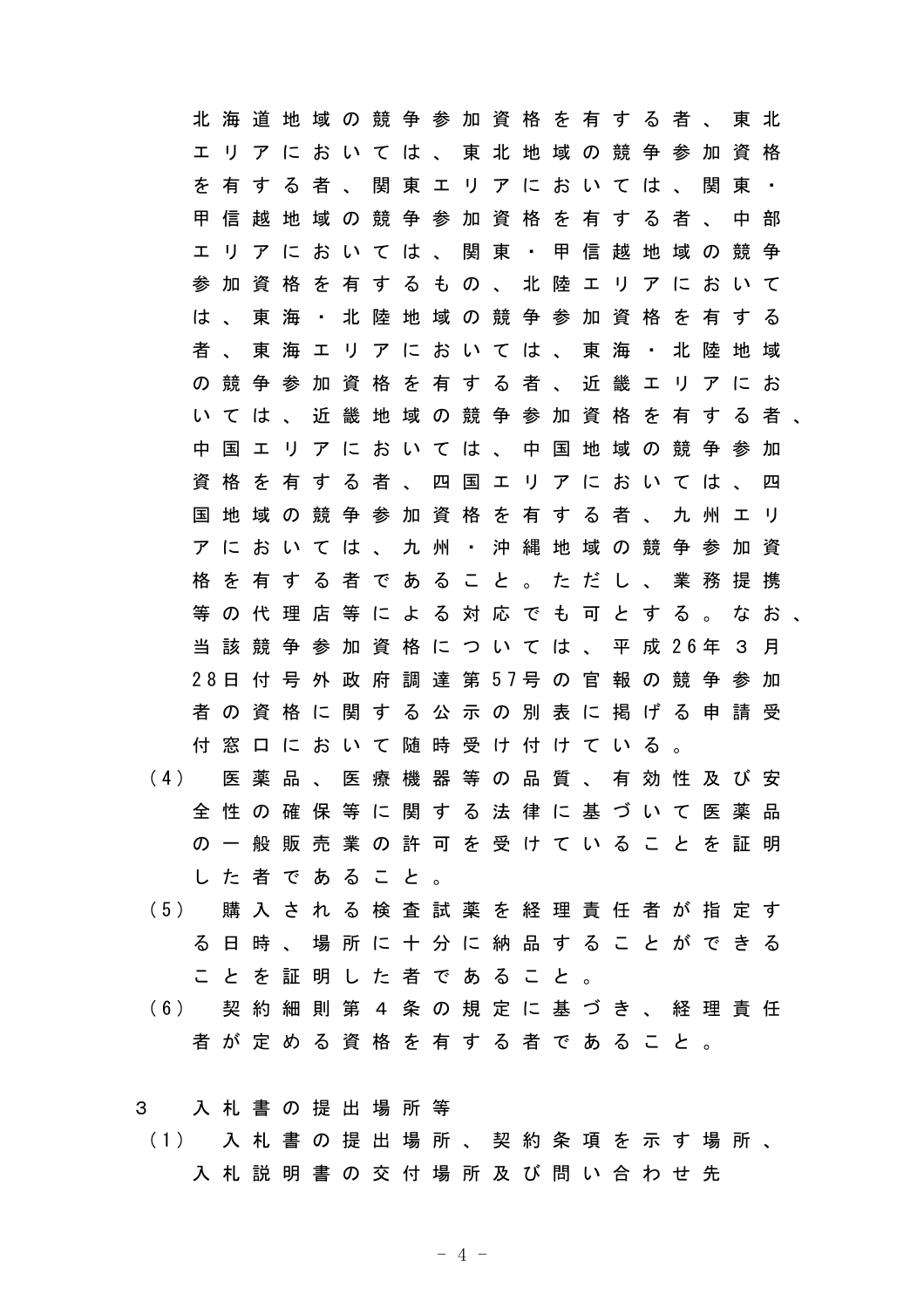$7152 - 8621$ 

- 東 京 都 目 黒 区 東 が 丘 2 丁 目 5 番 21号
- 独立行政法人国立病院機構本部企画経営部 指導課 調達契約係長 髙木 庸介

電話 03- 5712- 5065

- (2) 入 札 説 明 会 の 日 時 及 び 場 所 等 平 成 28年 7 月 4 日 14時 00分 独立行政法人国立病院機構本部(3F)会 議 室 31
- (3) 入 札 書 の 受 領 期 限
	- 自 官報掲載日

至 平 成 28年 8 月 8 日 14時 00分

- (4) 開 札 の 場 所 独立行政法人国立病院機構本部 (3F) 会 議 室 32
- (5) 開 札 の 日 時 全エリア 平 成 28年 8 月 9 日 14時 00分

## 4 その他

- (1) 契 約 手 続 に お い て 使 用 す る 言 語 及 び 通 貨 日本語及び日本国通貨。
- (2) 入 札 保 証 金 及 び 契 約 保 証 金 の 免 除
- (3) 入 札 者 に 要 求 さ れ る 事 項 この一般競争に参加を希望する者は、封印 し た 入 札 書 に 2 (3 )か ら (5 )の 証 明 と な る も のを添付して入札書の受領期間内までに提出 しなければならない。 なお、入札者は、開札日の前日までの間に

おいて、経理責任者から上記証明となるもの について説明を求められた場合はそれに応じ なければならない。

(4) 入 札 の 無 効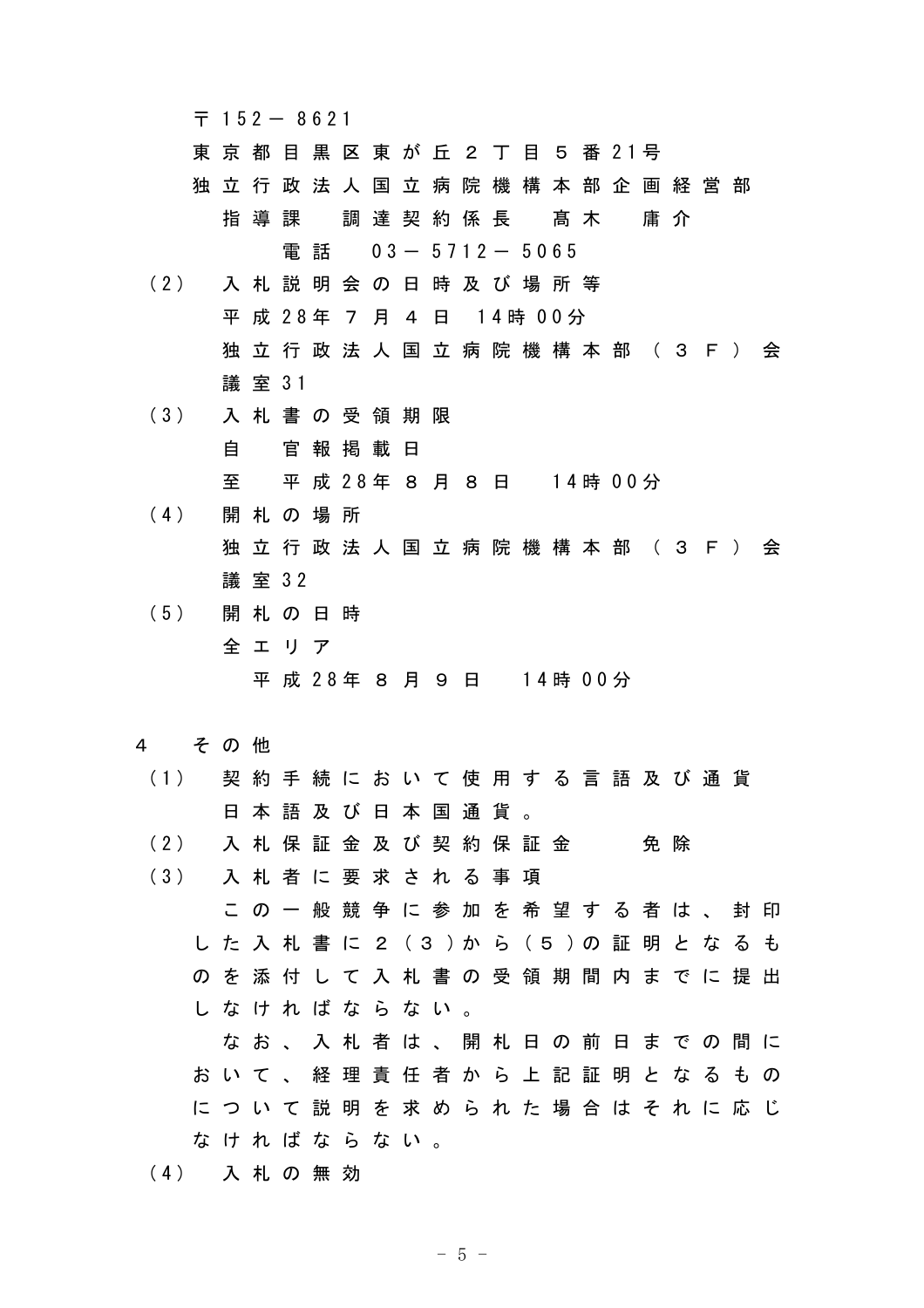本公告に示した競争参加資格のない者の提 出した入札書、入札者に求められる義務を履 行しなかった者の提出した入札書は無効とす る 。

- (5) 契約書作成の要否 要
- (6) 落 札 者 の 決 定 方 法 契 約 細 則 第 21条 の 規 定 に 基 づ い て 作 成 さ れ た予定価格の制限の範囲内で最低の価格をも って有効な入札を行った入札者を落札者とす る 。
- (7) 詳 細 は 入 札 説 明 書 に よ る 。
- 5 Summary
	- (1) Official in charge of disbursement of the procuring entity: Hirohisa higuchi, Director, General Affairs Department, National Hospital Organization Headquarters
	- (2) Classification of the products to be procured: 4
	- (3) Nature and quantity of the products to be purchased: Medicine Supplies, Hokkaido area 5 items,Tohoku area 33 items,K anto area 40 items,Chubu area 23 items,H okuriku area 14 items,Tokai area 36items, Kinki area 21 items,Chugoku area 39 items,Shikoku area 25 items,Kyushu area 38 items.
	- (4) Delivery period:

From October 1,2016 to June 30, 2017

(5) Delivery place: Hokkaido Medical Center and others 115 hospitals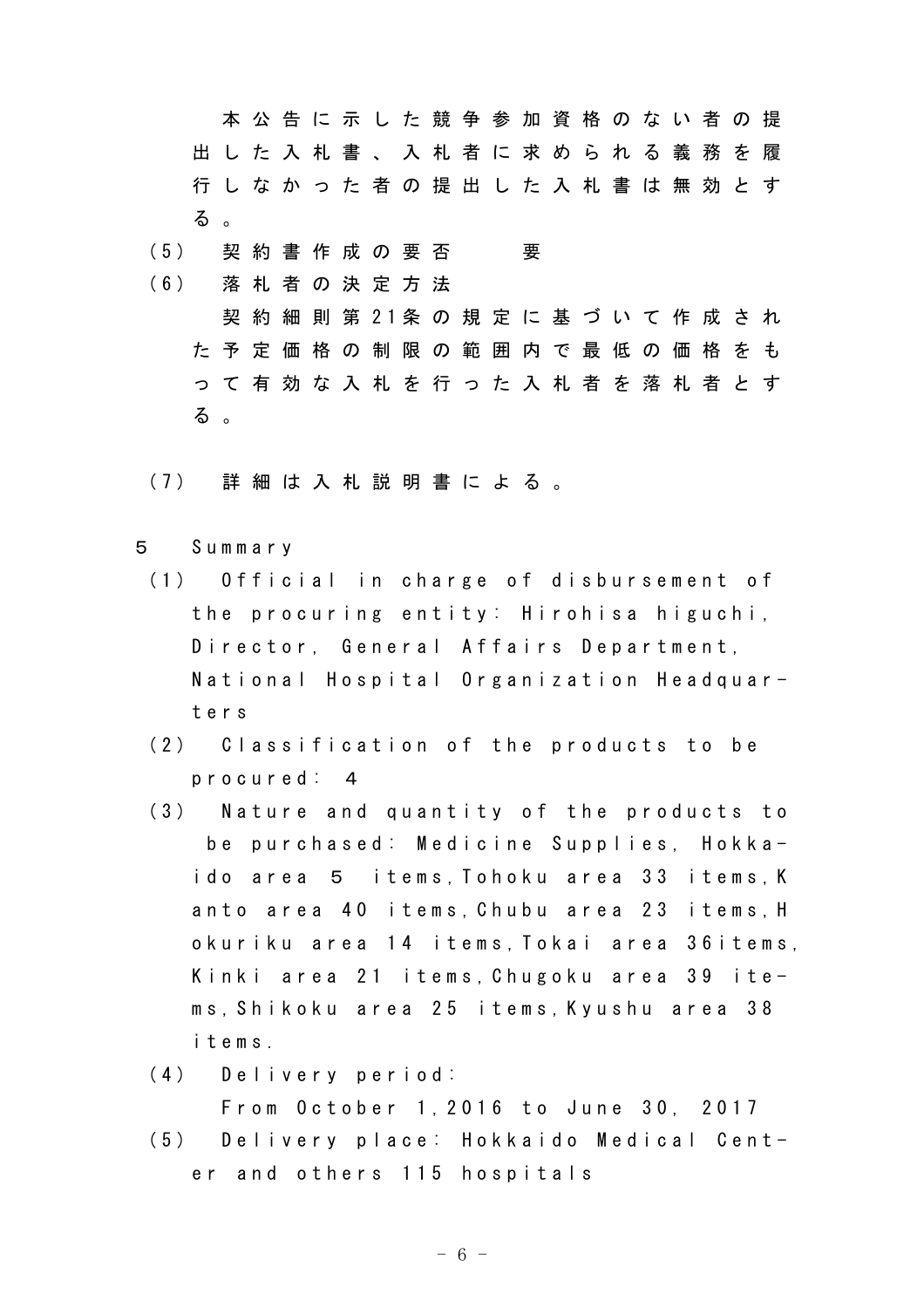- (6) Qualification for participating in the tendering procedures: Suppliers eligible for participating in the proposed tender are those who shall:
- ① not come under Article 5 of the Regulation concerning Contract for National Hospital Organization(NHO). Furthermore, minors, Person under Conservatorship or Person under Assistance that obtained the consent necessary for concluding a contract may be applicable under cases of special reasons within the said clause;
- ② not come under Article 6 of the Regulation concerning Contract for NHO;
- ③ have Grade A, B or C in " Sales of products" for participating in tendersby Ministry of Health, Labour and Welfare (Single qualification for every ministry and agency) in the corresponding area;
- ④ prove to have obtained license for selling drugs in accordance with the Pharmaceuticals, quality such as medical equipment, for ensuring the efficacy and safety Law;
- ⑤ prove that they can deliver the Medical Reagent on the date and to the place specified by the Obligating Officer;
- ⑥ meet the qualification requirements which the Obligating Officer may specify in accordance with Article 4 of the Regulation;
- (7) Time-limit for tender: